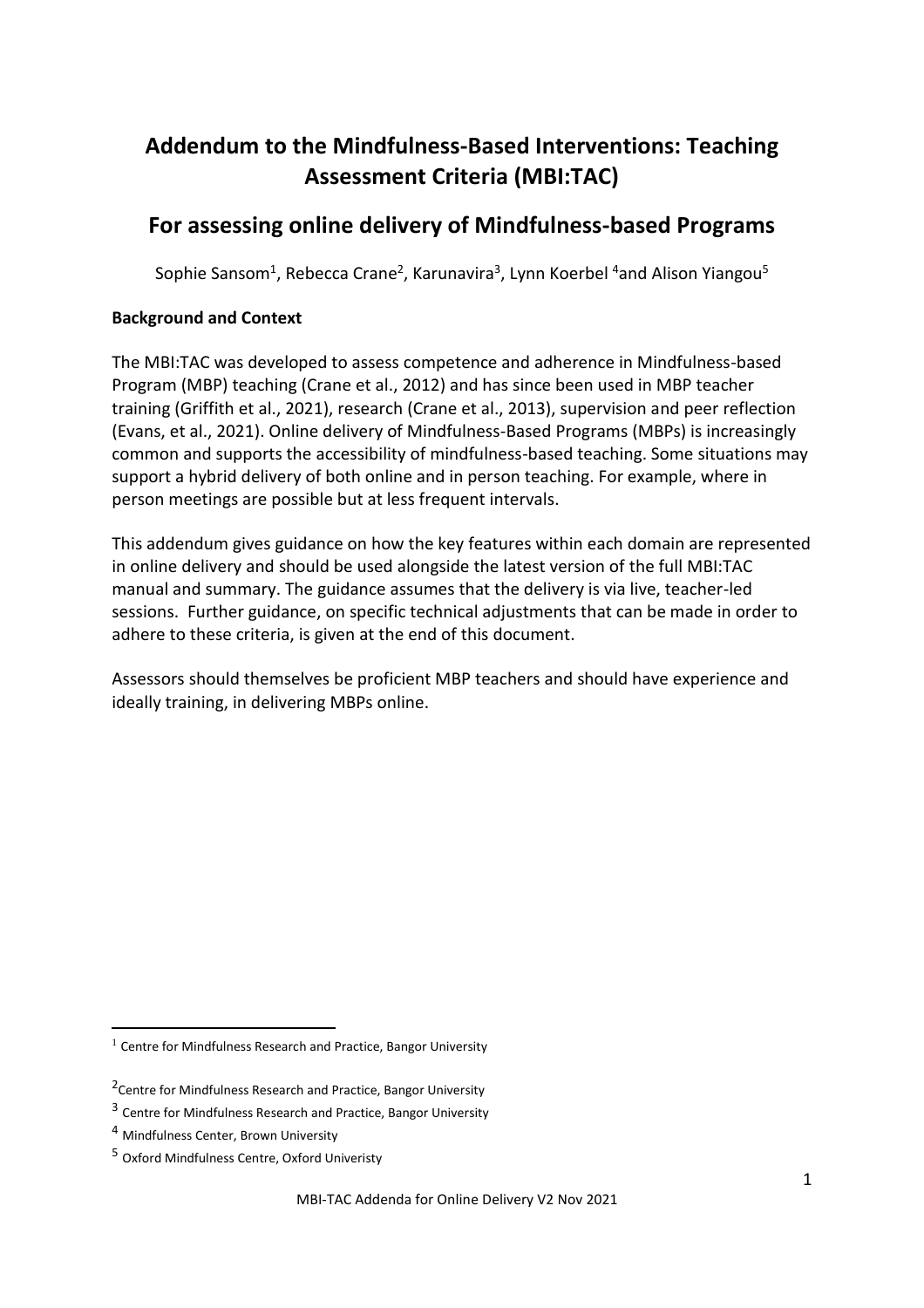## **Domain 1: Coverage, pacing and organisation of the session curriculum**

## *Kf 1. Adherence to the form of the programme and coverage of themes and curriculum content*

• The content and coverage of the curriculum delivered is not impacted by online delivery.

### *Kf2. Responsiveness and flexibility in adhering to the session curriculum*

• The teacher demonstrates heightened awareness and increased responsiveness in relation to participants' personal circumstances and 'at home' interruptions that may occur during sessions. This is balanced skilfully with the needs and safety of the group.

#### *Kf4. Level of organisation on the teacher, room and materials*

- The teacher ensures a strong enough internet service and appropriate bandwidth to support a reliable digital connection.
- In cases where those within a device are inadequate, the teacher uses additional microphone, speakers and camera to ensure adequate audio and visual transmission.
- Consideration has been given to the online platform most suited to the teaching setting, ensuring an appropriate range of functionality (see further guidance I).
- The teacher ensures that it is possible for them to clearly view the whole group at one time (see further guidance II).
- The teachers' personal environment is well organised, with considered use of lighting and appropriate visible background content.
- Sufficient organisation has been undertaken to prepare participants to engage successfully with online delivery. Teachers have provided appropriate pre-course information, including details of personal equipment needed, technical instructions and situational requirements (see further guidance III).

#### *Kf5. The degree to which a session flows and is appropriately paced*

• Session pacing allows for the development of relational and group processes (detailed in domains 2 and 6) and takes account of differences in the time needed for transition between session elements.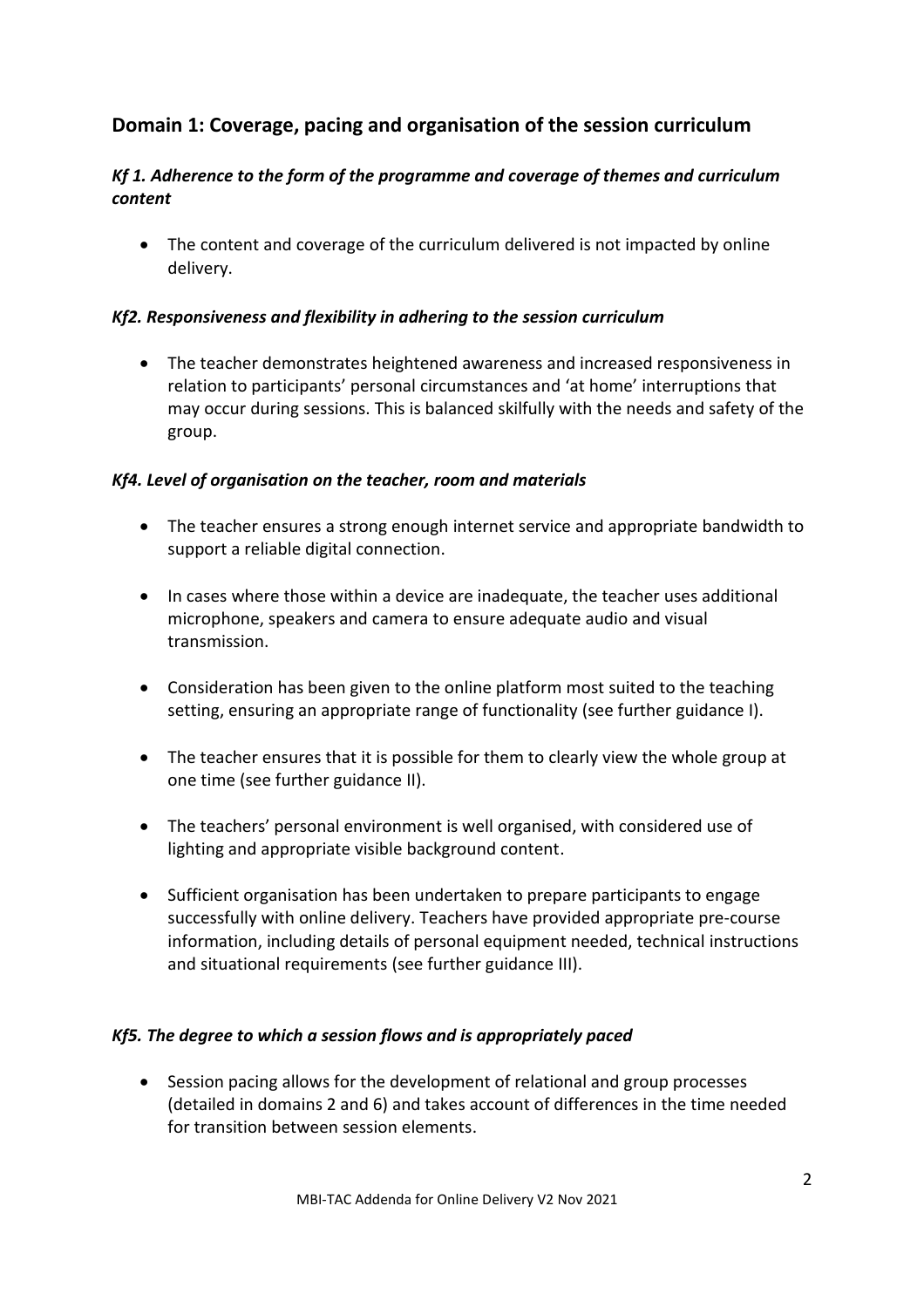## **Domain 2: Relational Skills**

## *Kf1. Authenticity and Potency*

• The teachers' honesty and openness about the nature of online delivery, including technical and situational teaching challenges, conveys authenticity and potency to participants. Such challenges are named to the group as they arise.

### *Kf2. Connection and Acceptance*

- The teacher employs creative ways of building informal connection and discussion between themselves and individual participants. This can be achieved by opening the online 'room' before the session starts, and staying available online after the session has finished.
- A clear and well-lit view of the teacher is presented that facilitates connection.
- The teacher effectively connects with participants when engaged in dialogue. Challenges in maintaining individual eye contact, through the use of the camera, are limited where possible. The teacher names this challenge, assuring participants that when they are speaking they are being looked at directly. The teacher may also encourage participants to experiment with a broader range of focus.
- The teacher perhaps switches off their 'self-view', to support more engaged connection with participants.

#### *Kf3. Compassion and warmth*

• Warmth and compassion may be more difficult to convey online, due to not sharing a physical space. When compassion naturally arises, this is effectively and authentically communicated to the participant, either verbally or non-verbally.

#### *Kf4. Curiosity and Respect*

- Delays in internet connection can make it difficult to ensure a participant feels fully heard and understood. The teacher demonstrates awareness of this and waits until a participant has completely finished speaking, checking that they have been understood correctly.
- Participants accessing the course from their home environment may inadvertently convey more of their personal lives than if they were attending a group in person. The teacher takes care to respect boundaries and refrains from commenting on a participants' home environment, except in cases where this is necessary to manage connectivity or safety. Where participants make this reference, the teacher comments skilfully and respectfully as a means of developing intimacy.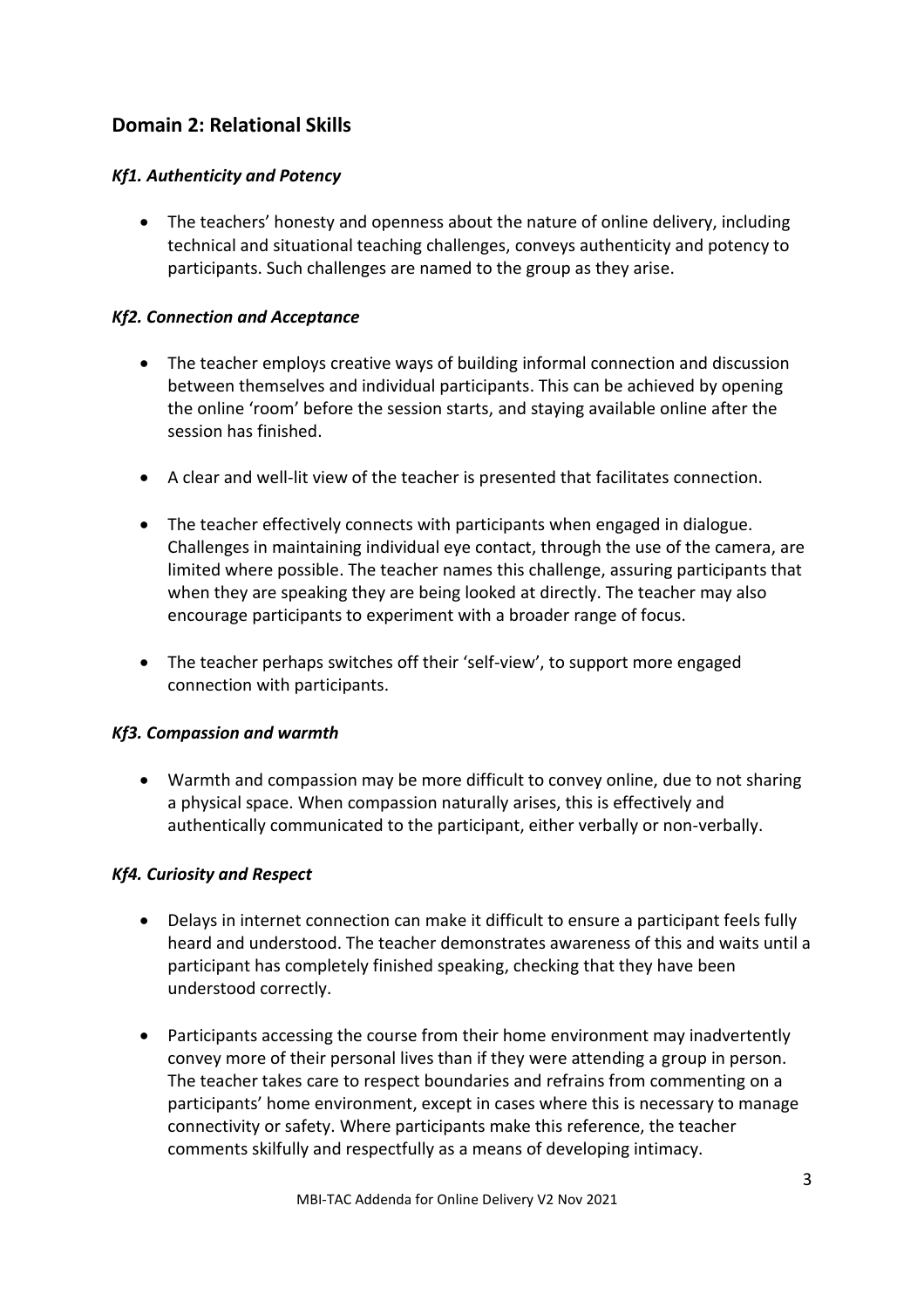## **Domain 3: Embodiment of Mindfulness**

#### *Kf1. Present moment focus*

- The teachers own embodiment is effectively conveyed within the virtual environment, requiring an enhanced need to stay grounded and present in comparison to when teaching in person.
- The teacher ensures a sufficient amount of their body language is visible to participants for non-verbal embodiment to be conveyed.
- The teacher demonstrates adequate familiarity and ease of use with technology, to limit its impact on sustained present moment focus.

#### *Kf2. Present moment responsiveness*

- The teacher responds calmly and appropriately to difficulties and interruptions related to the online delivery of the MBP.
- The teaching is both alive and responsive, considering the virtual environment.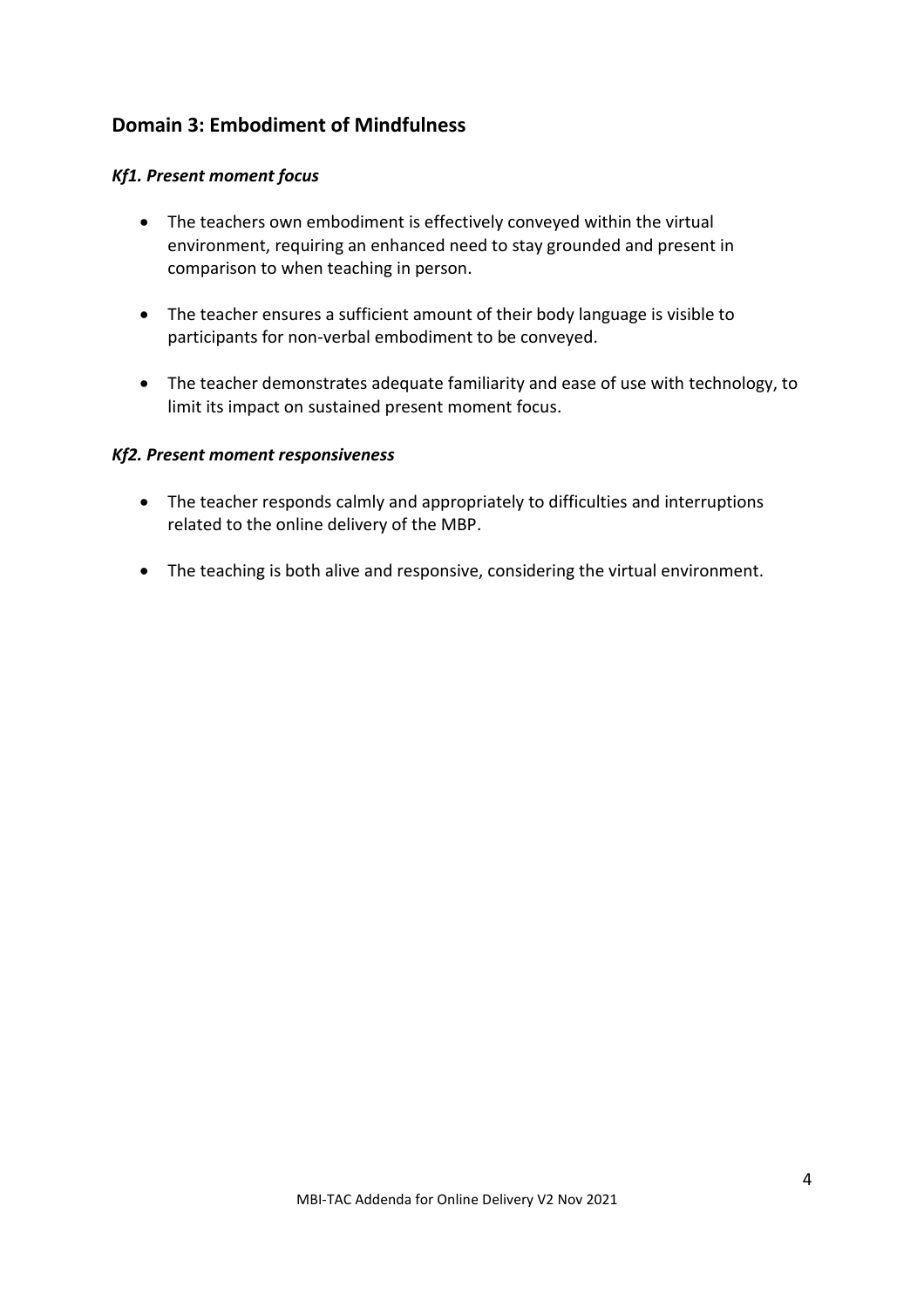## **Domain 4: Guiding mindfulness practices**

## *Kf1. Language is clear, precise, accurate and accessible while conveying spaciousness*

- The teacher sets an appropriate volume level when guiding practice to ensure their voice is accessible to participants.
- The teacher leaves appropriate periods of silence to ensure spaciousness in their guidance, considering possible delays or disruptions in connection.

## *Kf2. The teacher guides the practice in a way that makes the key learning for each practice available to participants*

- The teacher acknowledges the space that the participants inhabit and the space in which the group is connecting, referring explicitly to the 'virtual' nature of the environment.
- Generalised guidance about the sorts of sensory experience that may be present for participants is offered, in light of reduced shared experience during practice.

## *Kf3. The particular elements to consider when guiding each practice are appropriately present*

### Body Scan

- When guiding a Body Scan practice, the teacher is visible to the group. It may be more appropriate to lead a body scan from a seated posture.
- The teacher finds ways to retain a sense of connection with the participants, who may or may not be in view. More active monitoring is essential for online guidance. The teachers' availability should be made explicit and options for challenges that may arise should be offered prior to beginning. This may include shifting posture, discontinuing practice, or sending a private chat to the teacher who can check in after the class.
- The teacher offers additional guidance in relation to options and taking care.

#### Mindful Movement

- When guiding Mindful Movement, the teacher stands far enough away from the screen for the whole body to be visible to participants, ensuring their voice can be heard from a distance (see further guidance IV).
- The teacher offers additional guidance around safety and choices.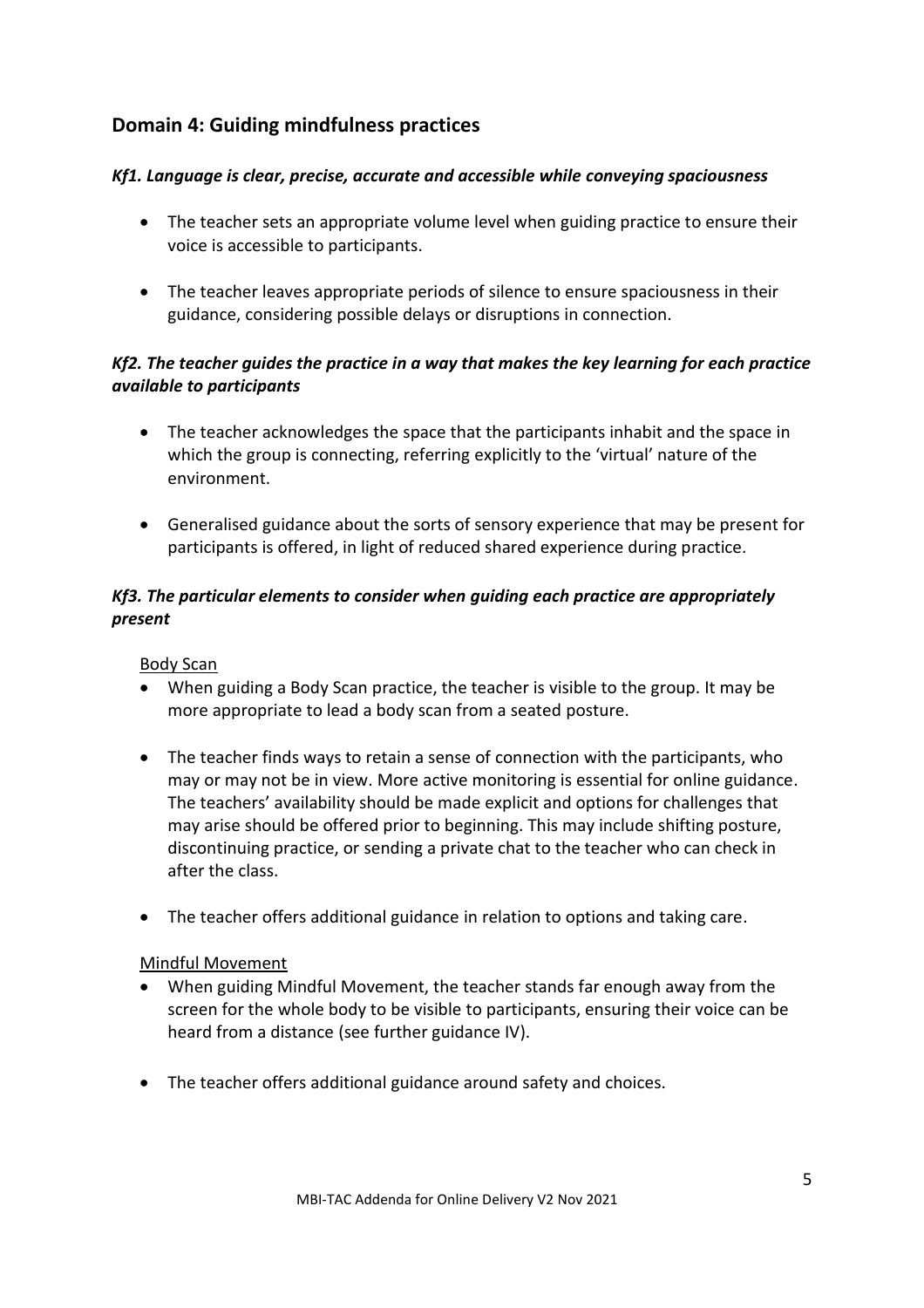## **Domain 5: Conveying course themes through interactive inquiry and didactic teaching**

### *Kf3. Conveying learning themes through skilful teaching using a range of teaching approaches, including; inquiry, didactic teaching; experiential and group exercises; stories, poems and action methods etc.*

- Participants can experience a greater sense of distance and anonymity online, which can reduce participation in inquiry. In this case, the teacher demonstrates responsiveness by creatively engaging the group (see further guidance V).
- The teacher demonstrates skilful use of a physical flip chart, screen sharing or 'white board' functionality to support group activities (see further guidance VI).
- The teachers finds creative ways to direct and instruct the group, such as using group messaging functionality, during teaching activities, when it is otherwise not possible to communicate with participants verbally.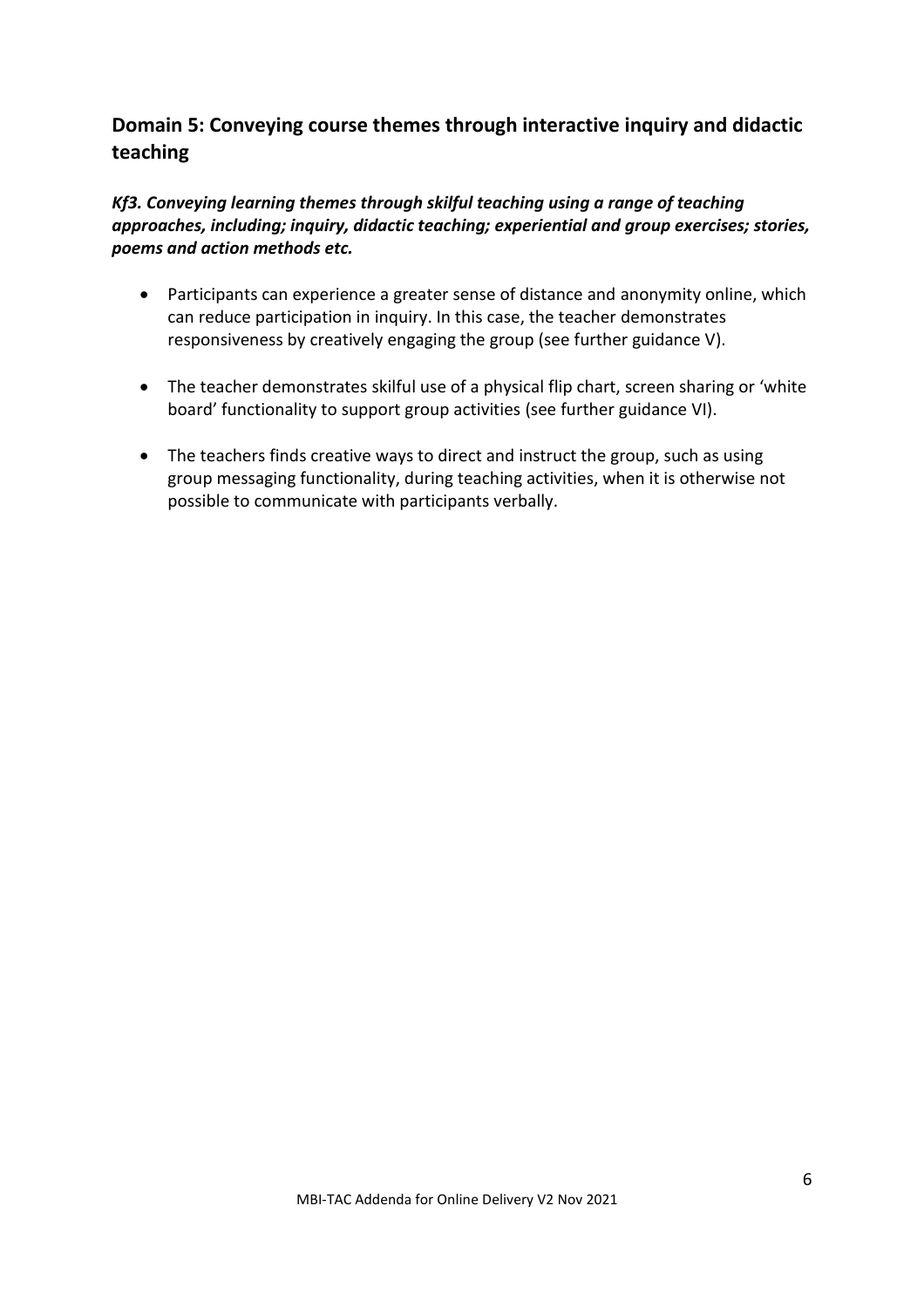## **Domain 6: Holding the group learning environment**

*Kf1. Learning container – creating and sustaining a rich learning environment made safe through careful management of issues such as ground rules, boundaries and confidentiality, but which is simultaneously a place in which participants can explore and take risks*

- Confidentiality and consent have been given appropriate consideration. The teacher has identified the likelihood that other people may be present in participants' home environment and has taken steps to facilitate a sense of safety within the group in light of this (see further guidance VII).
- Recording of sections of the course may be appropriate to reduce concerns over loss of connection, or for supervision or assessment purposes (see further guidance VIII). Consent is discussed within the group and participants are given opportunities to privately decline consent for the recording of visual, audio or both.
- The teacher ensures participants videos are left on throughout the entirety of sessions, including during guided practice, in order to monitor the safety of the group at all times.
- Opportunities are created for participants to 'check in' and give a sense of how they are throughout the session, in order to contribute to a sense of safety.
- The use of small groups, rather than pairs, is employed in early sessions, to ensure participants feel safe when working without the teacher present.
- The principles of safe and effective peer communication are set up and reinforced in advance of any pair or small group work. Where working in a space without the teacher present, participants are informed that they can exit this space at any time, or request the teacher join them for clarity or support.
- In online delivery, some participants' can more easily go unnoticed and others, with a tendency to dominate, may have less awareness and sensitivity to the needs of the group. The teacher takes time to ensure balanced attention is given to all, reinforcing ground rules and making space for quieter voices, where necessary.

## *Kf2. Group development – clear management of the group development processes over the eight weeks, particularly regarding the management of the group in terms of beginnings, endings and challenges.*

• The number of participants is appropriate for online delivery. Development of group processes can be impaired with too large a group.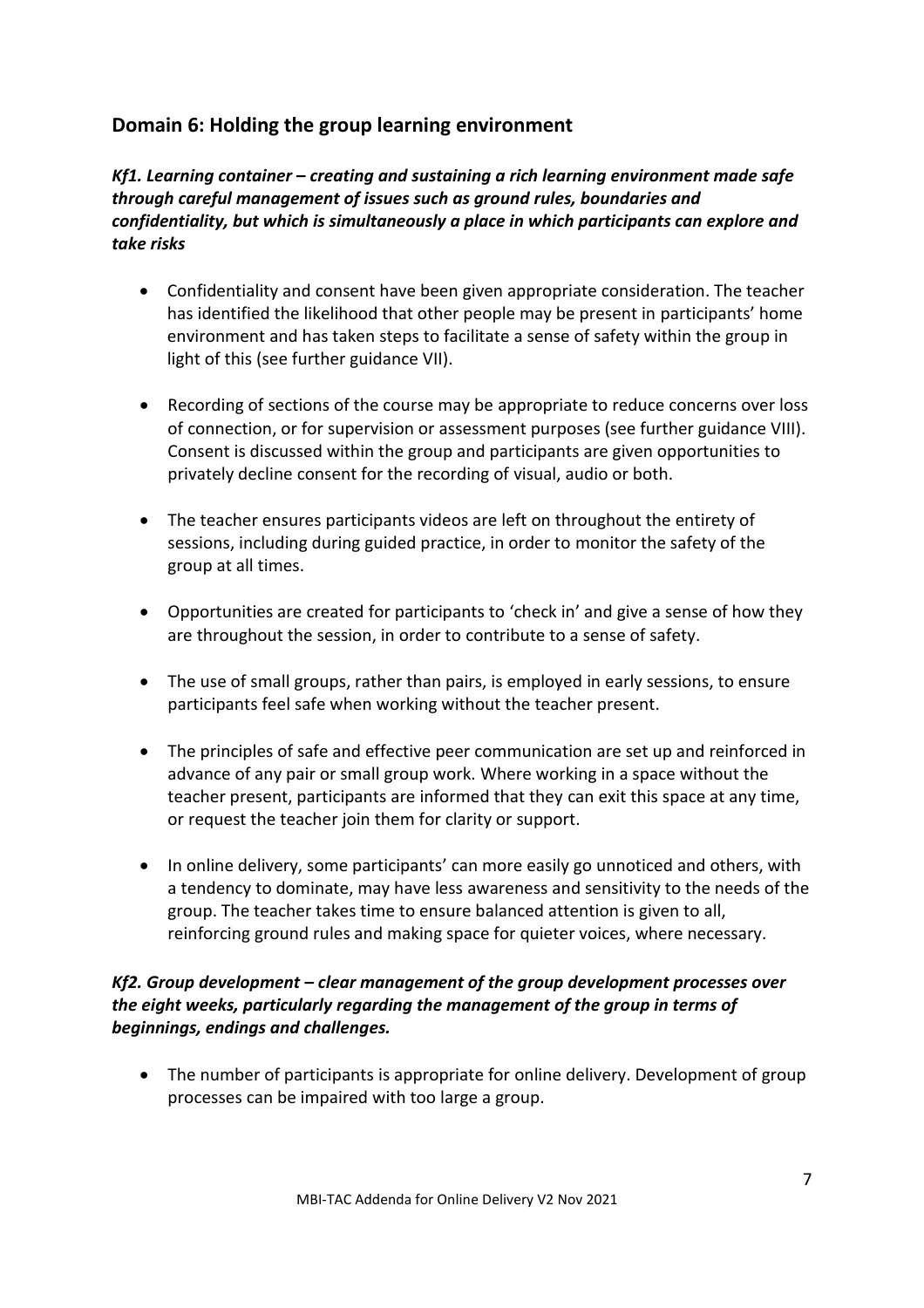- Participants are given appropriate direction, to increase the likelihood that they are able to see the whole group at once (see further guidance IX).
- The teacher facilitates connections between participants within the group, creating opportunities for peer relationships to form before and/or after sessions, as well as creating space for participants to connect with a general sense of the others present (see further guidance X).
- Inter-personal difficulties within the group may be less obvious or less readily raised by participants during the sessions. The teacher affords a greater degree of awareness and responsiveness to potential group based challenges.

## *Kf3. Personal to universal learning – the teacher consistently opens the learning process towards connection with the universality and common humanity of the processes under exploration.*

• Online delivery of MBPs may result in a reduction in the shared experience of the group, as each participant is situated in a context that separates them from other participants and creates individual elements of sensory experience. The teacher demonstrates awareness of this and emphasises the common humanity and universality of experiences shared by participants. This may be particularly true at times when shared global realities can be acknowledged and honoured. Likewise, online groups span geographical boundaries, offering another kind of intimacy as we meet people who may have never gathered together in an in-person classroom.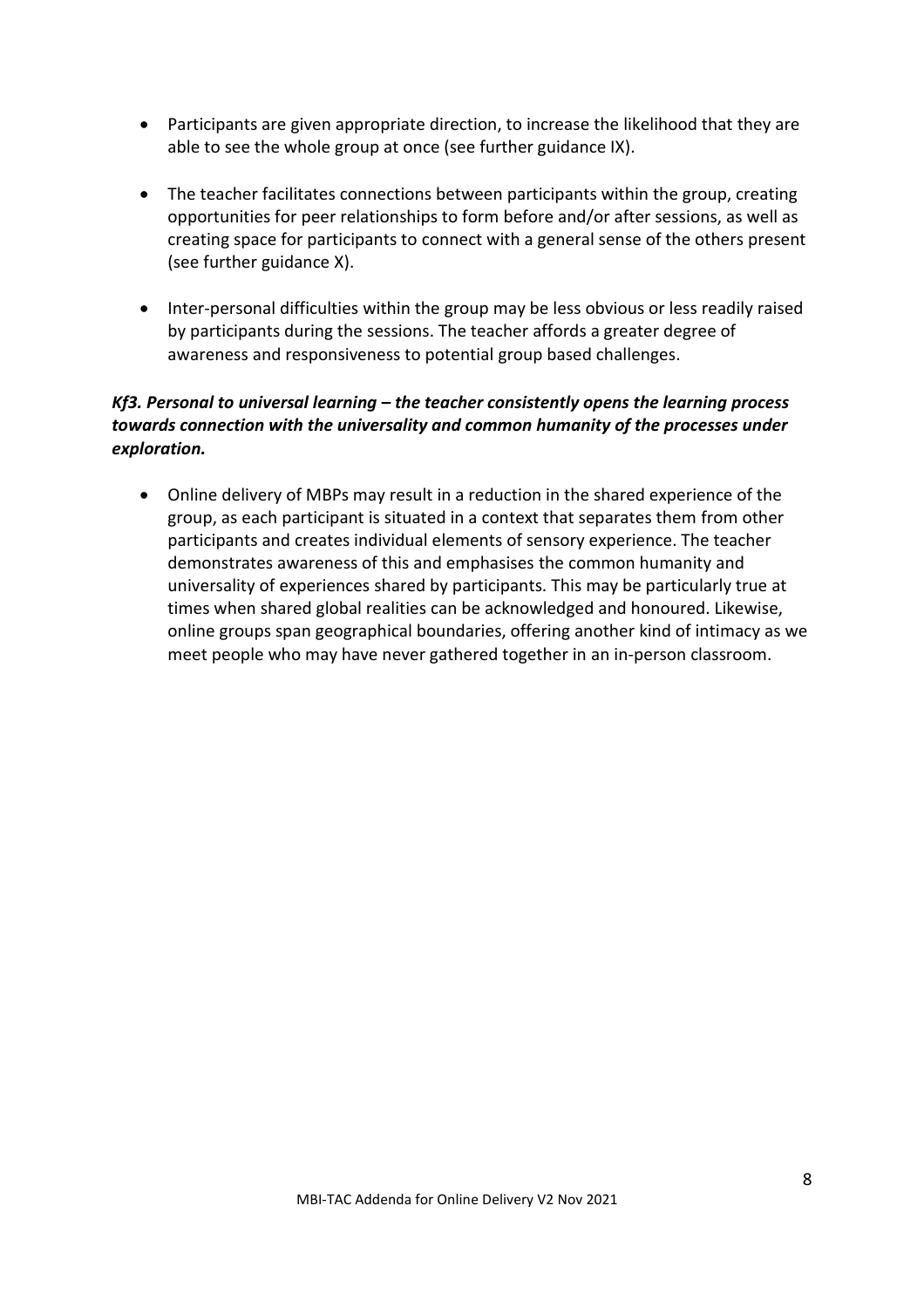### **Further Guidance: Technical adjustments in support of adherence to domain specific assessment criteria for the online delivery of MBPs**

This section gives further guidance in relation to technical adjustments that can be made in online delivery of MBPs. With time, technological development may result in a broader range of platforms and functionality available to teachers utilising online delivery, impacting the guidance given here.

**I.** The internet platform used must support essential functionality. This includes the capacity to stream and record video and audio, the ability to move between whole group work and small groups or pairs in what may be referred to as 'breakout rooms', a messaging or 'chat' feature and a way of sharing documents during a session, to support collaborative work. The platform must also meet the data protection procedures relevant to the teaching context. For example, the Zoom online platform offers HIPAA/PIPEDA enabled plans for use in healthcare settings. Certain organisations have a heightened need for security and may require the use of particular online platforms.

**II.** It is best practice, and a requirement when training to teach, for the teacher to be able to see the whole group at one time. The number of participants that can be viewed will depend on the processing power of the device, determined by the size of the video card, as well as the size of the screen. This technological capacity should be matched to the number of participants accepted on to a course. Another option is to use multiple screens at one time, enabling the whole group to be viewed simultaneously across more than one display.

**III.** Appropriate pre-course information for participants can be sub-divided by personal equipment, technical instructions and situational requirements.

Personal equipment

- A stable, upright seat that enables the feet to touch the floor
- A mat suitable for floor work
- A pen, colouring pens and paper
- External camera, headphones and speakers where needed
- Printed materials or course workbook

Technical instructions

- Criteria for what constitutes an acceptable device i.e. laptop or desktop computer resting on a hard surface. Except in unplanned emergency, mobile phones and portable devices are not acceptable means for accessing the course.
- Instructions on how to access and engage with the online platform, including how to download the latest version and how to use necessary features and functions, such as 'mute/unmute', messaging or 'chat'.
- Instructions on how to support a whole group view, by selecting gallery view.
- Phone contact information for the teacher, in case of loss of connectivity or other technical challenges, during the session.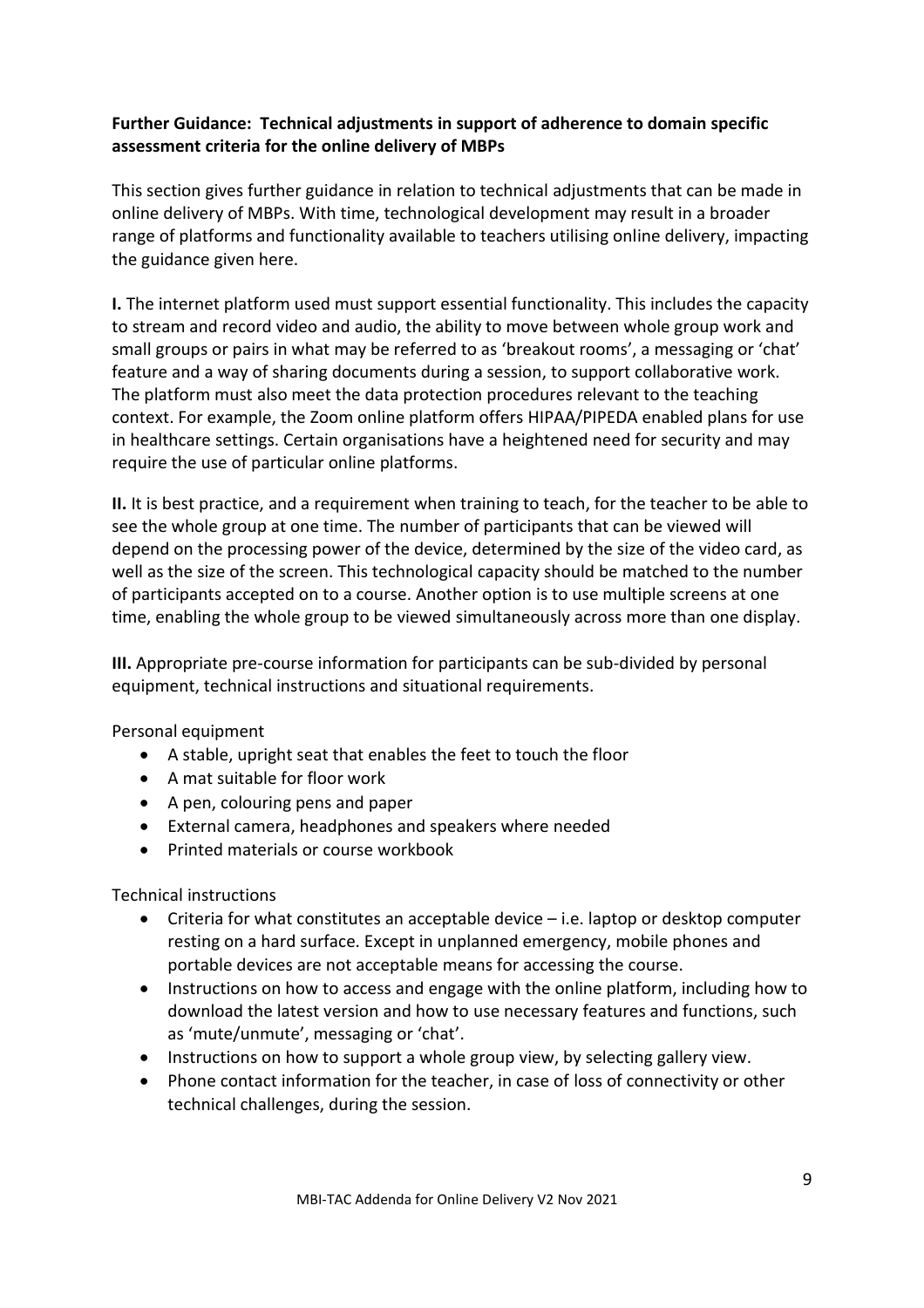Situational Requirements

- A quiet area to sit in without other people present (nb. where this is not possible, other people should not be visible in the background at any point and participants should wear headphones to assure confidentiality for the whole group)
- A stable seated position
- Adequate physical space to engage in lying down and standing practices
- A stable surface on which to rest a device
- Adequate audio and lighting. In some cases an external microphone is needed. Participants should direct lighting towards their face from in front of them, rather than from the rear.

**IV.** Guidance of floor-based practice, such as movement or body scan, requires the teacher to ensure they have appropriate physical space to stand or lie in, as well as adequate wireless (eg. Bluetooth) headphones with a microphone to ensure they can be heard. The teacher can also instruct participants to use a 'pin' or 'spotlight' feature, in order for the teacher to be more easily viewed.

**V.** The messaging or 'chat' functions can be used in horizontal inquiry. The teacher can ask participants to write one word about their experience and then read the list out for the whole group to hear, drawing out similar or different experiences.

Some online platforms have a function that enables participants to share an icon of a raised hand to signify agreement. This can also be done, by simply asking participants to visibly raise their own hands.

Guidelines can be set in advance to support vertical inquiry, for example teachers can instruct participants to 'unmute' their microphones when they speak, if they are prepared to explore their experience further.

**VI.** If a 'virtual' white board is to be used effectively, it is important that the teacher and participants are able to view this function, without losing the view of the rest of the group. Some platforms have functionality that allows this, for example, Zoom enables users to alter the proportion of screen that is allocated, between both the shared document and the images of other users.

It is possible for documents to be shared with all participants in a way that enables them to annotate simultaneously, which can support collaborative activity but may be limited for some depending on the functionality of their device. Alternatively, a physical flip chart can be placed immediately behind the teacher, where it is visible on the screen, ensuring all participants can view the activity. Here, too, "pin" or "spotlight" will ensure viewing ease.

**VII.** The teacher should instruct participants to use headphones when not alone in their physical space. Participants should also be instructed to refrain from taking photographs or 'screen shots,' or recording the images or voices of the teacher or other participants in any other ways.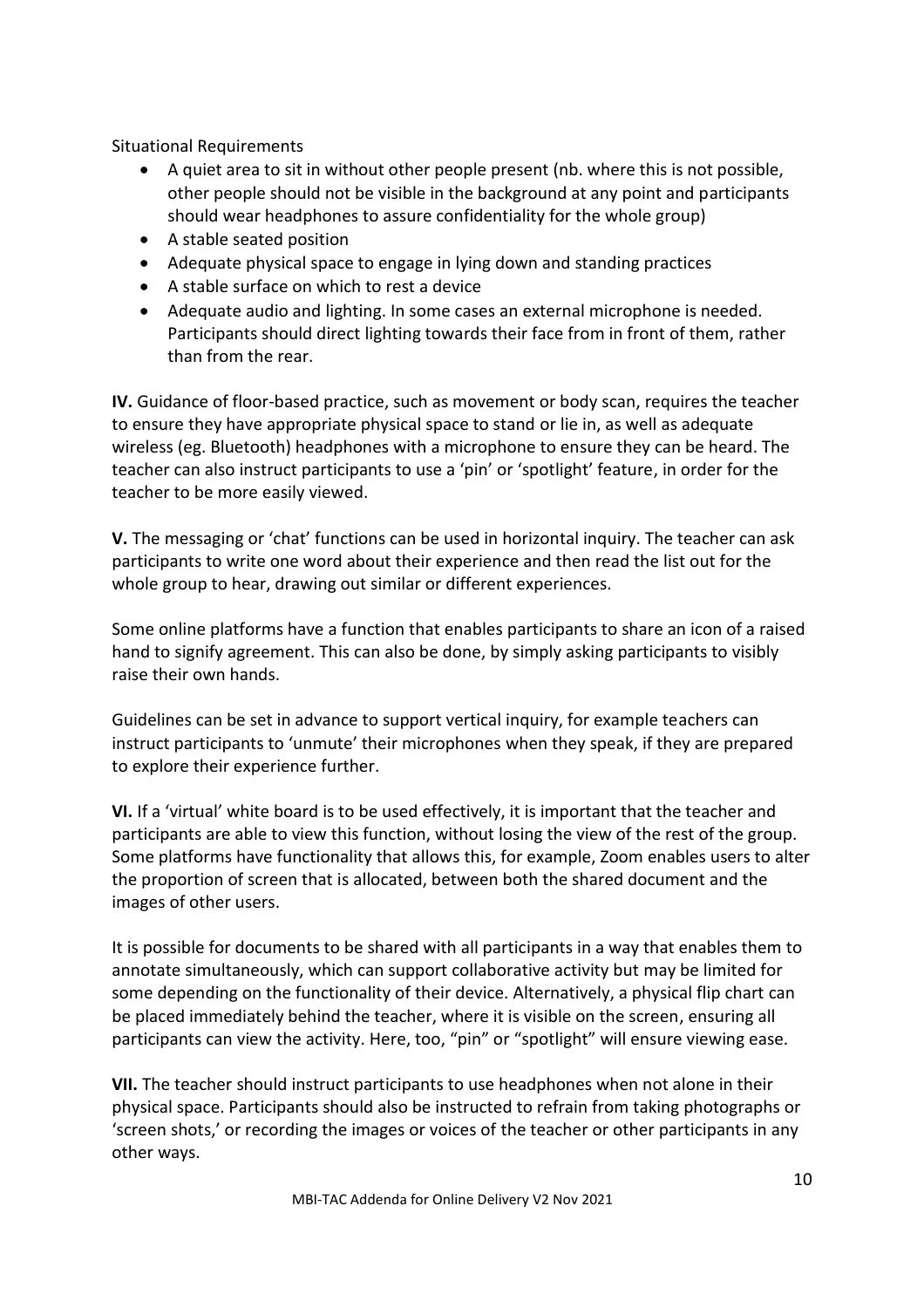**VIII.** When recording during sessions is required, for example for supervision or assessment purposes, it is possible to ensure that the teacher is kept in view so that participants are not included in the recording and anonymity is maintained.

**IX.** Where possible, participants should be able to see all other members of the group. Guidance relating to this should be included in pre-course information, as detailed above. Where participants' devices mean that this is not possible, they can be guided to periodically switch between views, so that they don't lose a sense of the other group members.

**X.** The use of messaging or 'chat' functionality, during sessions, is not recommended as a means of developing group process. In some platforms, such as zoom, it is possible to disable 'chat' during sessions and enable it before the start and at the end of the session to support informal peer connection. If this feature is enabled for participants, they should be informed that all messages are sent to the host at the end of the session.

Teachers may facilitate between session peer communication through a forum or messaging application. However, for this to be acceptable, close monitoring by the teacher is required ensuring communication is safe and appropriate. There is a risk that this may have the consequence of increasing feelings of separation from the group, for those who choose not to engage.

#### **Guidance on recording for assessment**

It is common for individual training organisations to offer guidelines on recording for assessment. These should be adhered to, in addition to guidance below, which is of specific relevance to the online delivery of MBPs.

The recording of teaching for assessment can be done in one of two ways. Both are outlined below, alongside specific considerations for each. The former is preferable.

i. Recording from an additional camera, not connected to the device being used to deliver the course.

The camera should be set up in the corner of the room, behind and/or to the side of the teachers' device, one to two or so meters away. The camera view ideally includes the teacher in full, the area in which they are sitting to teach and the position of the device being used to deliver the course. The teacher should ensure they are at an appropriate distance from the device to be heard and seen by participants, while also ensuring participants can be heard but not seen within the camera view. An additional microphone and/or speakers may be necessary to make this possible.

Please note, this is only an acceptable way of recording for teachers in a solitary space, where confidentiality and safety can be assured without the need for the teacher to use